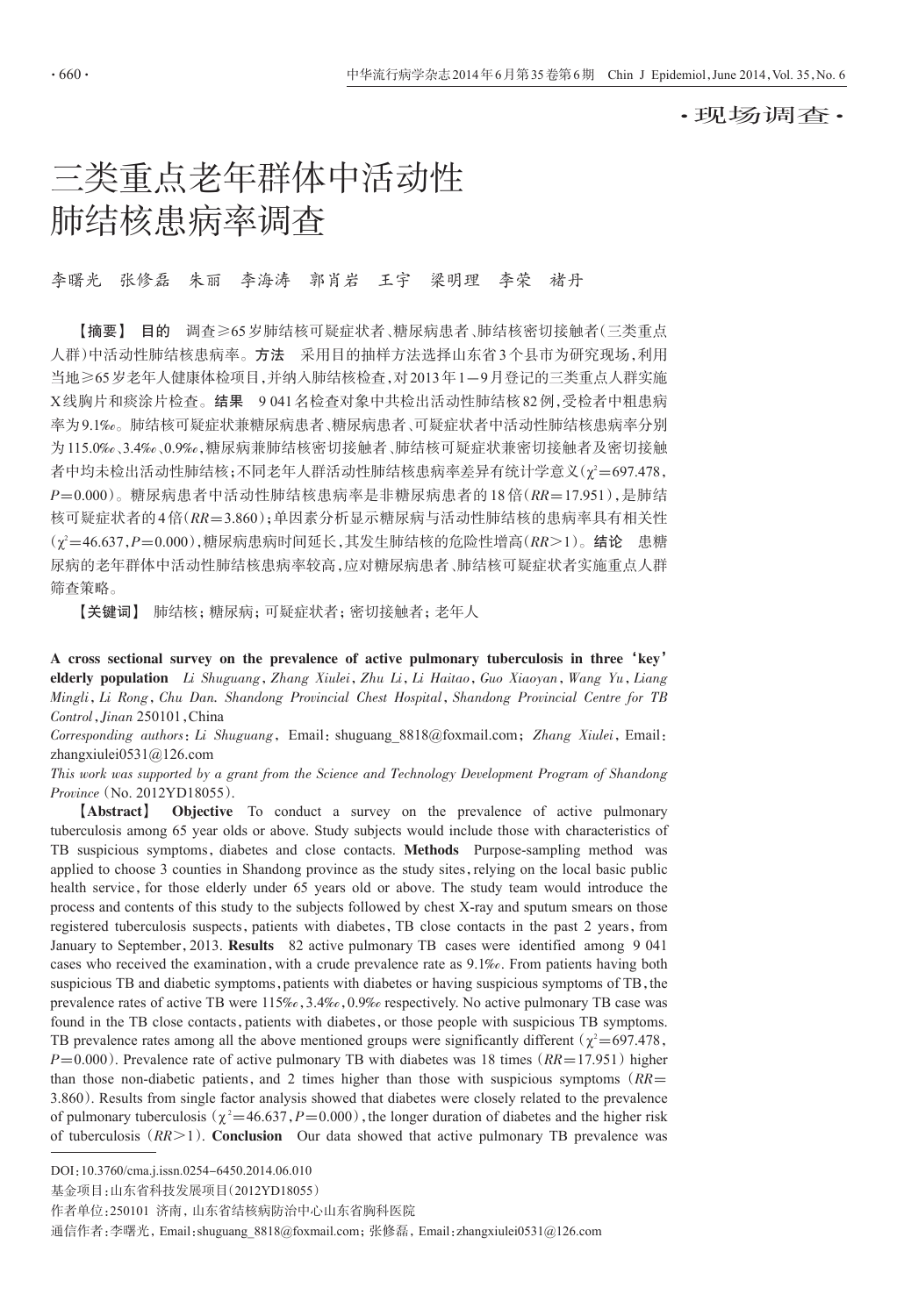$.661.$ 

high in elderly diabetes patients which suggesting that 'Key crowd screening program' should be introduced into case-finding strategy on TB,with special focus on TB patients with diabetes or those people having suspicious symptoms of TB.

**[Key words]** Pulmonary tuberculosis; Diabetes; Suspect; Close contact; Elder

2010年全国结核病流行病学调查显示,≥60岁 老年肺结核患者占 >15 岁全人群患病例数的 48.8%,该人群发病高峰出现在65岁后,但同期全国 结核病防治规划框架内老年肺结核患者登记数仅占 20%''';高血糖是结核病发病的高危因素,同期我国 全人群中2型糖尿病的患病率已达9.7%[2];此外,鉴 于活动性肺结核的密切接触者有更多的暴露机会, 且老年密切接触者发病率理论上也应高于一般人 群。目前鲜见针对老年人、糖尿病、密切接触者等高 危因素叠加效应下活动性肺结核发现效率的报道。 为此本研究选择 2013 年山东省曲阜、邹平、文登市 (县),借助基本公共卫生服务项目中≥65岁老年人 健康体检平台,将肺结核检查纳入体检项目,了解老 年人群中肺结核的患病和检出情况。

### 对象与方法

1. 研究对象:采用目的抽样法2013年1-9月选 取山东省基本公共卫生服务项目开展较好的曲阜、 邹平、文登市(县)为现场,通过将肺结核检查纳入当 地≥65岁老年人健康体检项目,进行肺结核筛查登 记。纳入标准为≥65岁,糖尿病患者或新发糖尿病 患者,2年内活动性肺结核的密切接触者(三类重点 人群);排除标准为因行动不便、交通等因素未参与 体检者。共登记≥65 岁老年人 9 044 例,对其中的 9 041 例开具免费胸片检查单,实际拍摄胸片 8 418 例。三类重点人群按照是否同时具备其他两种特征 进行组合,即可疑症状者兼糖尿病患者、可疑症状者 兼密切接触者、糖尿病患者兼密切接触者。

2. 研究方法:①对健康体检登记的三类重点人 群拍摄正位X线胸片或CR/DR影像片,其中胸片异 常的疑似肺结核患者转诊至当地结核病防治所进行 痰涂片检查,并诊断是否患活动性肺结核,计算检出 率和分析两种以上高危因素的叠加效应。②选取当 地卫生局居民健康档案主管人员、慢性病管理科科 长、结核病防治所所长、乡镇卫生院院长等进行访 谈,建立结核病长效筛查机制。③由省、市级结核病 防治机构主要负责方案设计与质控,县级机构负责 基线调查、培训与诊断,乡镇卫生院健康体检小组负 责查体组织、登记、摄片及转诊等。

3. 标准及定义:①肺结核可疑症状者:出现咳 嗽、咳痰≥2周或咯血、痰中带血、胸闷、胸痛、低热、 盗汗、乏力、食欲减退和体重减轻等肺结核可疑症 状'3'。通过问卷筛查获得该指标数据。②2 型糖尿 病患者:诊断标准参照中华医学会糖尿病学分会 2010年修订的"中国2型糖尿病防治指南"[4],即糖 尿病症状+随机血糖≥11.1 mmol/L(200 mg/dl),或 FPG $\geq$ 7.0 mmol/L(126 mg/dl),  $\vec{y}$ , OGTT  $\dot{\vec{y}}$  2hPG $\geq$ 11.1 mmol/L(200 mg/dl)。该指标数据通过居民健 康档案或血糖检测确诊获得。③活动性肺结核患者 密切接触者:指2011-2012年期间与在当地结核病 防治机构登记的痰涂片阳性肺结核患者密切接触的 老年人。该指标数据由当地结核病防治所通过基线 调查获得。④活动性肺结核患者:指有肺结核可疑 症状,且胸片结果显示有斑片状阴影或是结核空洞, 或者粟粒状播散病灶。其中痰涂片检查阳性者称为 涂阳患者,反之称为涂阴患者[3]。该指标数据通过 拍摄X线胸片(CR/DR电子影像片)、荧光显微镜下 痰涂片检查获得。

4. 统计学分析:采用Microsoft-Access软件建立 数据库,糖尿病患病年限等定量数据采用x±s表示, 定量数据的比较采用两样本u检验,构成比、检出率 等定性数据的比较采用χ<sup>2</sup>检验,采用RR值描述高危 因素下肺结核的发病强度,数据均经SPSS 17.0软件 进行统计学处理,P<0.05为差异有统计学意义。

#### 结 果

1. 样本人群概况:见表1、2。

2. 登记人群中肺结核检查情况:登记人群中胸

市(县) 邹平 曲阜 文登 合计 肺结核 可疑症状者 984(61.7) 1 841(37.8) 656(25.4) 3 481(38.5) 糖尿病 患者 425(26.6) 2 479(51.0) 1 760(68.1) 4 664(51.6) 活动性肺结核 密切接触者 36(2.3) 112(2.3) 0(0) 148(1.6) 可疑症状兼 糖尿病患者 124(7.8) 390(8.0) 145(5.6) 659(7.3) 可疑症状兼 密切接触者 15(0.9) 17(0.3) 3(0.1) 35(0.4) 糖尿病患者兼 密切接触者 11(0.7)  $25(0.5)$ 21(0.8) 57(0.6) 合计 1 595 4 864 2 585 9 044

表1 山东省3个市(县)三类重点及其他分类人群肺结核筛查登记情况

注:括号外数据为人数,括号内数据为构成比(%)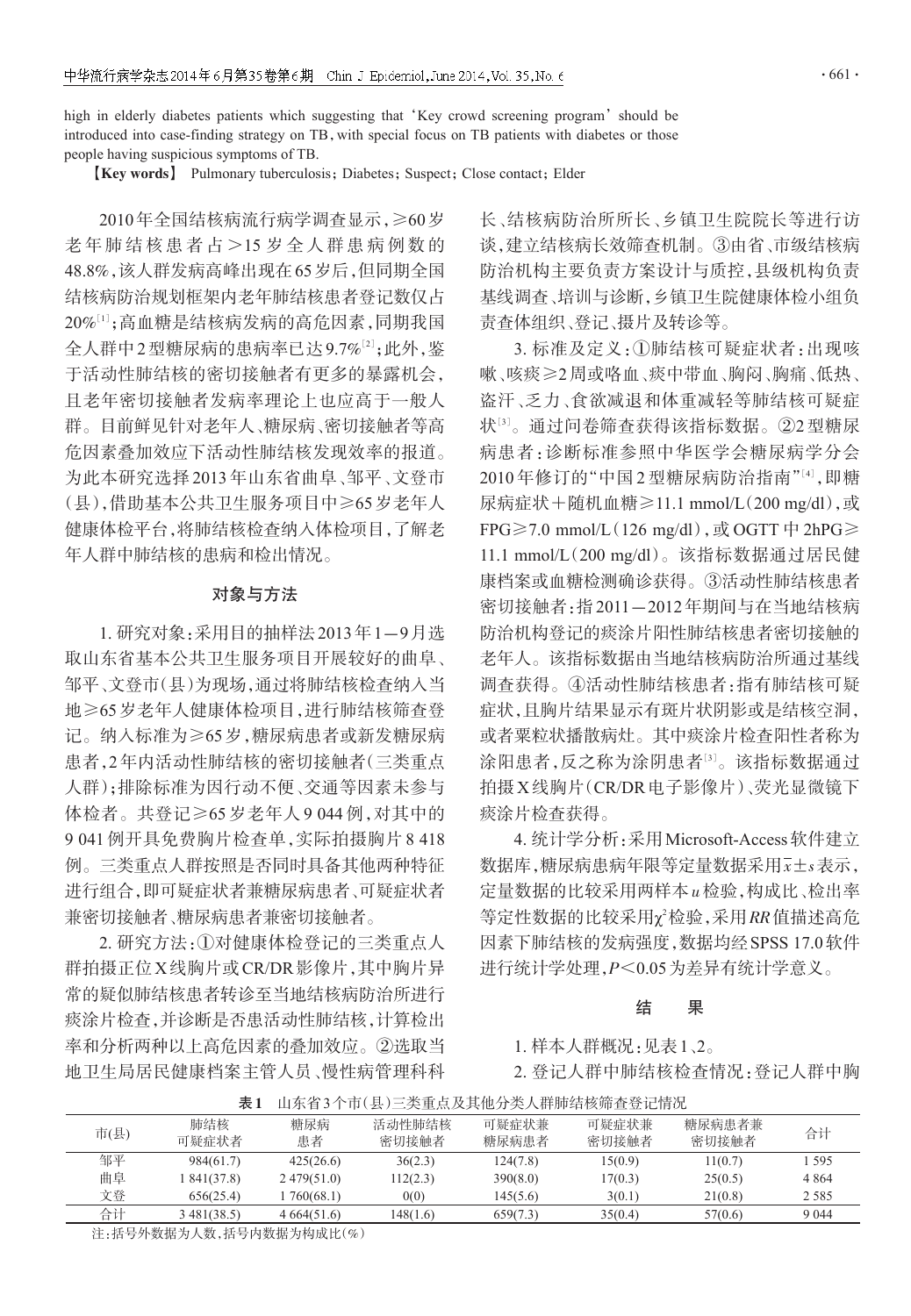表2 三类重点及其他分类人群肺结核筛查登记基本信息和摄胸片情况

| 类<br>分      | 性别<br>(男/女)                                                | 年龄<br>(岁)      | 开具胸片<br>检查单数                            | 拍摄<br>胸片数    |
|-------------|------------------------------------------------------------|----------------|-----------------------------------------|--------------|
| 肺结核可疑症状者    | 1 669/1 812                                                |                | $69.4 \pm 5.2$ 3 478(99.9)              | 3 455 (99.3) |
| 糖尿病患者       | 2 073/2 591                                                |                | $72.4 \pm 5.9$ 4 664(100.0) 4 165(89.3) |              |
| 活动性肺结核密切接触者 | 68/80                                                      | $68.4 \pm 5.2$ | 148(100.0)                              | 146(98.6)    |
| 可疑症状兼糖尿病患者  | 278/381                                                    | $68.9 \pm 7.3$ | 659(100.0)                              | 565(85.7)    |
| 可疑症状兼密切接触者  | 19/16                                                      | $70.2 \pm 6.5$ | 35(100.0)                               | 35(100.0)    |
| 糖尿病患者兼密切接触者 | 26/31                                                      | $70.7 \pm 5.9$ | 57(100.0)                               | 52(91.2)     |
| 计<br>合      | 9 044(4 133/4 911) $71.5 \pm 9.1$ 9 041(100.0) 8 418(93.1) |                |                                         |              |

注:括号外数据为人数,括号内数据为比例(%)

片检查异常比例为4.7%,胸片异常者接受痰检比例 为59.4%,共检出活动性肺结核82例,受检者中活动 性肺结核患病率为9.1‰,其中痰涂片阳性13例,涂 阳肺结核患病率为1.4‰(表3)。

| 市(县) | 登记<br>人数 | 胸片<br>异常" | 胸片异常者<br>痰检例数 <sup>。</sup> | 活动性肺<br>结核例数 <sup>。</sup> | 涂阳<br>例数 <sup>。</sup> |
|------|----------|-----------|----------------------------|---------------------------|-----------------------|
| 邹平   | 1.595    | 79(5.1)   | 67(84.8)                   | 11(16.4)                  | 2(3.0)                |
| 曲阜   | 4 864    | 262(5.8)  | 115(43.9)                  | 66(57.4)                  | 11(9.6)               |
| 文登   | 2.585    | 51(2.2)   | 51(100.0)                  | 5(9.8)                    | $\theta$              |
| 合计   | 9 0 4 4  | 392(4.7)  | 233(59.4)                  | 82(35.2)                  | 13(5.6)               |

注:"括号内数据为开具免费胸片检查单中胸片异常比例(%); b 括号内数据为胸片异常者痰涂片检查的检出比例(%)

3. 不同人群中肺结核检查情况:三类重点及其 他分类人群中胸片异常比例不同(χ2=2198.139, P=0.000),由高到低排序为:可疑症状兼糖尿病患 者、糖尿病患者兼密切接触者、可疑症状兼密切接触 者、糖尿病患者、可疑症状者、密切接触者(表4)。6 类人群中检出活动性肺结核82例,其中可疑症状兼 糖尿病患者中检出活动性肺结核65例,占检出总例 数的 79.3%,该群体患病率为 115‰;糖尿病患者中 检出 14 例(17.1%),患病率为 3.4‰;肺结核可疑症 状者中检出 3 例(3.7%),患病率为 0.9‰;密切接触 者中未检出活动性肺结核病例。6类人群的活动性 肺结核患病率有差异(χ²=697.478,*P*=0.000),由高 至低依次为:可疑症状兼糖尿病患者、糖尿病患者、 可疑症状者、糖尿病患者兼密切接触者(可疑症状兼 密切接触者、密切接触者)。据此计算,可疑症状兼 糖尿病患者中活动性肺结核的患病率是肺结核可疑 症状者的133倍(RR=132.5),糖尿病患者中活动性 肺结核患病率是可疑症状者的近4倍(RR=3.860)。

4. 糖尿病与活动性肺结核发病的相关性:5 380 例老年糖尿病登记患者中,糖尿病患病时间 1~40 年,平均患病(5.227±3.995)年;肺结核患者糖尿病 患病时间1~16年,平均(7.215±5.016)年。糖尿病

患者中活动性肺结核的患病率是非糖尿病 患者的18倍(RR=17.951),单因素分析显 示糖尿病与活动性肺结核的患病率具有 相关性(χ'=46.637,*P*=0.000)(表5),并伴 随糖尿病患病时间的延长,发生肺结核的 危险性越高(表6)。

#### 讨 论

2010 年全国结核病流行病学调查显 示老年人是活动性肺结核的高发人群。而 未就诊的有症状老年肺结核患者比例超过 50%[5]。 鉴于活动性肺结核患者的密切接触者有更多的暴露 机会,Erkens等<sup>[6]</sup>提出从活动性肺结核患者的密切 接触者中筛查应作为发现患者的优先策略。"中国结 核病防治规划实施指南"(指南)将咳嗽、咳痰≥2

周、咯血或血痰等肺结核可疑症状者作为活动性肺 结核发现的主要关注对象。本研究中登记的3 481 例肺结核可疑症状者(不含同时具备其他高危因素 者)中,胸片异常率(0.8%)与活动性肺结核检出率 (0.9‰)均 低 于 6 类 人 群 的 平 均 水 平(4.7% 和 9.1‰)。指南中虽未明确将糖尿病患者作为活动性

表4 三类重点及其他分类人群中肺结核检查结果

| 类<br>分      | 胸片<br>异常" | 胸片<br>异常者<br>痰检阳性 | 活动性肺<br>结核" | 涂阳肺<br>结核" |
|-------------|-----------|-------------------|-------------|------------|
| 肺结核可疑症状者    | 28(0.8)   | 3(10.7)           | 3(100.0)    | 1(33.3)    |
| 糖尿病患者       | 97(2.3)   | 48(49.5)          | 14(29.2)    | 1(2.1)     |
| 活动性肺结核密切接触者 | $\Omega$  | $\Omega$          | $\theta$    | $\theta$   |
| 可疑症状兼糖尿病患者  | 252(44.6) | 173(68.7)         | 65(37.6)    | 11(6.4)    |
| 可疑症状兼密切接触者  | 4(11.4)   | 1(25.0)           | $\Omega$    | 0          |
| 糖尿病患者兼密切接触者 | 11(21.2)  | 8(72.7)           | $\theta$    | $\theta$   |
| 合<br>计      | 392(4.7)  | 233(59.4)         | 82(35.2)    | 13(5.6)    |

注: " $\chi^2$ =2 198.139, $\chi^2$ =697.478, $P$ =0.000; '括号内数据为胸片 异常者痰涂片检查的检出比例(%)

表5 糖尿病与非糖尿病患者活动性肺结核检出率

| 糖尿病                                                                                | 活动性肺<br>结核例数 | 排除结核<br>例数 | 合计      | 检出率<br>$(\%o)$ |
|------------------------------------------------------------------------------------|--------------|------------|---------|----------------|
| 是                                                                                  | 79           | 5 3 0 1    | 5 3 8 0 | 14.9           |
| 否                                                                                  |              | 3661       | 3664    | 0.8            |
| 合计                                                                                 | 82           | 8962       | 9 0 4 4 | 91             |
| $\hat{\mathbb{E}}$ : $\gamma^2$ =46.637, P=0.000; RR=17.951, 95%CI: 5.663 ~ 56.883 |              |            |         |                |

表6 不同糖尿病患病年限老年患者中活动性 肺结核检出情况

| /リ'アーーエ-1:ス 1:!!! 1:! リロー |           |              |       |  |
|---------------------------|-----------|--------------|-------|--|
| 糖尿病<br>患病年限               | 糖尿病<br>例数 | 活动性肺<br>结核例数 | RR 值  |  |
| $\sim$                    | 2997      | 34           | 1.000 |  |
| $5 -$                     | 1 700     | 22           | 1.182 |  |
| $\geq 10$                 | 683       | 27           | 3.333 |  |